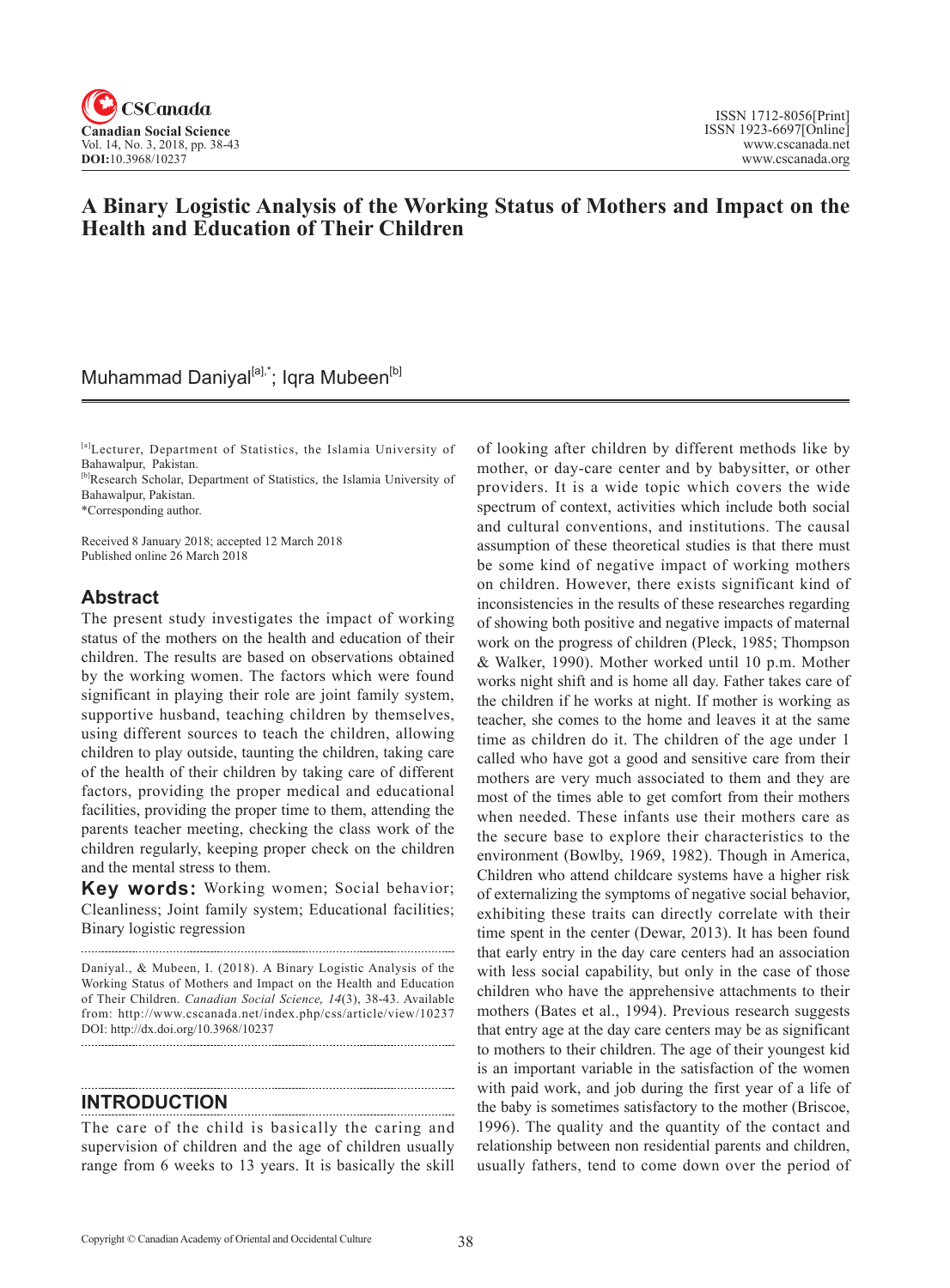time (Amato & Booth, 1996; Baum, 2003). Most of the children under five years of age in the UK are cared by registered child minders than in any other day care arrangements, providing for several times care as many children under five as child care centers and nurseries (Owen et al., 1999). Study also shows that the mothers who are nonresident and fathers find it as difficult as to have frequent contact with their children (Stewart, 1999). Research was conducted to find the link between mother's work and child health. It has been observed that if mothers stay at the home for the caring of their sick babies, they lost the hours of work. It was then observed that the more the number of mothers who will miss the working hours due to care for their sick babies, the less productive activity will be in the economic progress. And finally it may affect the economic growth adversely. Therefore the status of the nutrition for the children not only depicts the country's level of development and progress but also it determines it in the long run (de Onis et al., 2000). The employment of the mothers may reduce the quality of interactions between mother and children by disturbing the making of critical mother-children attachments—as time spent in other shapes of child care increase, or by causing stress on the mothers (Waldfogel, 2002).

The mothers who are the proper resident may likely to feel stressed and overburdened by their life responsibilities which leads to the separation and divorce (Baum, 2003). The assumption of the mother employment has negative effect on the children and it has recently firmed the fears that family development suffers if mothers go out for the employment (Scott, 2008). In developing countries most of the studies have shown that young girls are not get admitted in the schools because they have to care younger brothers or sisters or to do other house work. That is the main reason for not getting admitted girls is regularly cited by respondents in ethnographic studies (Nieves, 1981; Safilios-Rothchild, 1980; Engle et al., 1985). Ray (2000) observed in a comparative study of the econometric analysis between Pakistan and Peru that in Pakistan more the woman's income the fewer rates of girls schooling and it also increases the contribution of girls in the labor force. This research also suggested that the rate of getting enrolled in the schools falls because of women's and girls' labor rather than replacement for the mother in house work. Family structure observes important and different changes which are associated with the urbanization because most of the families in urban areas are smaller and they have weaker connections to the large family. With less number of aunts, grandparents or other relatives living in the household or nearby, urban households have fewer alternative caregivers for the mothers who are working (Joekes, 1989). Hernandez-Pena et al. (1999) observed in his study that weight at time of the birth of children in Mexico has negative association with the pressure of work for the mothers during pregnancy. In the city of Mexico, Cerón-Mireles

et al. (1997) proposed in his research that the birth weight was fewer for the children whose mothers said that they have long working hours and they have different kinds of problems in the job.

There is low standard of the nutritional standards of the children if the women are forced to look for more income opportunities (Engle, 1991). After getting in control for social and economic status of the family, some research have shown that the income earned by the women during their job have positive effect on the children nutritional status as compared to the income earned by the men (Kennedy & Cogill, 1987; Johnson, 1988; Buvinic, 1992). Myers and Indriso (1987) also suggested in the study that food provided at the day care shows an important strategy of the nutrition for the poor children. In Latin America, Asia and Africa, expanded activities of the earning income and wealth are demanding the women to increase the care options of the children, which range from sibling care to enrollment in child care centers and crèches (Myers & Indriso, 1987; Leslie & Paolisso, 1989).

## **1. METHODOLOGY AND DATA ANALYSIS**

This survey was based on the questionnaire technique and they were filled by the working mothers whose age ranges from 23 to 45. The survey was conducted in homes of sargodha city, Pakistan using the convenience sampling. In different kinds of social research, this technique is preferred over other sampling techniques because of large population size. A sample of 500 mothers was selected by using the online sample calculator and the information was collected using the questionnaire technique. The age of the child was established less than thirteen year, according to the international standard as most things are influenced under the age thirteen (http://en.wikipedia.org/ wiki/Child care).

## **2. BINARY LOGISTIC REGRESSION**

Mostly social and economic variables are categorical. Whenever dependent variable is categorical logistic regression analysis is performed. Binary logistic regression is used when response variable is a dummy variable and predictor variable is either categorical or continuous.

Arif and Naheed (2012) used logistic regression in their research work to examine the social and economic variables affecting person's health.

Binary logistic regression can be defined as follow:

$$
\ln (ODDS)=\ln \left(\frac{p}{1-p}\right)=a+bX.
$$

This is the model which is used to find the relationship between dichotomous categorically distributed dependent and independent variables. Working mother has been treated as response variable while predictors are joint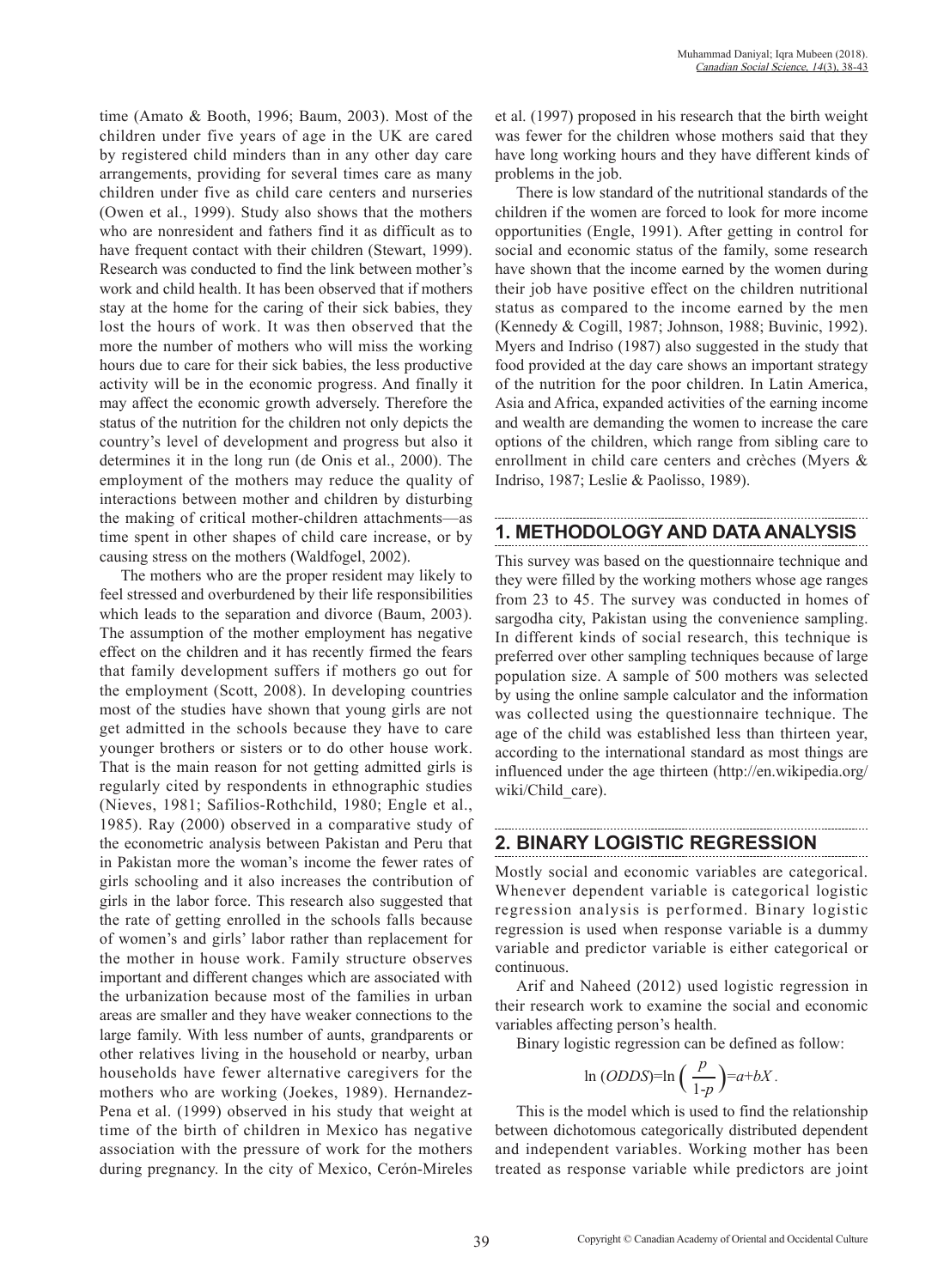**Table 1 Omnibus Tests of Model Coefficients**

| $\sim$ 1111110 My 2 Vy V, V1 112 V M V1 U V V 112 V 1 V 1 V 1 V |            |    |                 |  |
|-----------------------------------------------------------------|------------|----|-----------------|--|
|                                                                 | Chi-square | df | <i>P</i> -value |  |
| Step                                                            | 188.294    | 15 | .042            |  |
| <b>Block</b>                                                    | 188.294    | 15 | .042            |  |
| Model                                                           | 188.294    | 15 | .042            |  |

family, supportive husband, teach children by their self, use of any source to educate children before starting their formal education, allowing children to play outside, taunt their children, cut their nails and tie their hair for sake of children's health, ask children to take bath daily, separate servant for children, discuss children matters with husband, take actions to solve problems related to children, proper planning of children before conceiving, provide proper medical, educational and recreational facilities to children, attend PTM, check class work regularly, keep proper check on children, regularly

#### **Table 3 Significance of the Variables**

give breakfast to children, give lunch/pocket money, conscious about children's health and suffering from mental stress.

Omnibus test of model coefficients provides us with the information that the model in the presence of explanatory variables gives us better prediction or not. The model's *p*-value is statistically significant. So the variables included in the model are better.

#### **Table 2 Model Summary**

| <b>Step</b> | Nagelkerke $R$ square |  |
|-------------|-----------------------|--|
|             | 0.95                  |  |

The value of  $R^2$  is 0.95, which can give the conclusion that 0.095 of the variation is well explained by the model and the rest is approximately 10%. The overall percentage is 86.1% which is showing the good variation.

| <b>Effects</b>                                               | $\boldsymbol{B}$ | $p$ -value | Exp(B) |
|--------------------------------------------------------------|------------------|------------|--------|
| Joint family                                                 | 0.407            | 0.046      | 1.503  |
| Supportive husband                                           | $-0.102$         | 0.093      | 0.903  |
| Teach children by their self                                 | 0.150            | 0.032      | 1.161  |
| Use of source to educate children before starting formal one | 0.063            | 0.854      | 1.065  |
| Allowing children to play outside                            | 0.141            | 0.246      | 1.151  |
| Taunt their children                                         | 0.189            | 0.040      | 1.208  |
| Cut their nails for sake of children's health                | $-0.233$         | 0.405      | 0.792  |
| Tie their hair for sake of children's health                 | 0.024            | .083       | 1.025  |
| Ask children to take bath daily                              | 0.423            | .044       | 1.527  |
| Separate servant for children                                | $-0.188$         | .017       | .829   |
| Discuss children matters with husband                        | 0.212            | 0.405      | 1.236  |
| Take actions to solve problems related to children,          | 0.058            | 0.231      | 1.060  |
| Proper planning of children before conceiving                | $-0.606$         | 0.024      | 0.545  |
| Provide proper medical facilities to children                | $-0.049$         | 0.039      | 0.952  |
| Provide proper educational facilities to children            | 0.352            | 0.117      | 1.421  |
| Adequate recreational facilities to children                 | $-0.386$         | 0.360      | 0.679  |
| Attend PTM                                                   | $-0.063$         | 0.018      | 0.939  |
| Check class work regularly                                   | 0.021            | 0.050      | 1.021  |
| Keep proper check on children                                | 0.342            | 0.015      | 1.408  |
| Regularly give breakfast to children                         | 0.028            | 0.034      | 1.029  |
| Give lunch/pocket money                                      | $-0.053$         | 0.032      | 0.948  |
| Conscious about children's health                            | $-0.153$         | 0.045      | 0.858  |
| Mental stress                                                | $-0.629$         | 0.035      | 0.533  |
| Constant                                                     | 1.208            | 0.356      | 3.347  |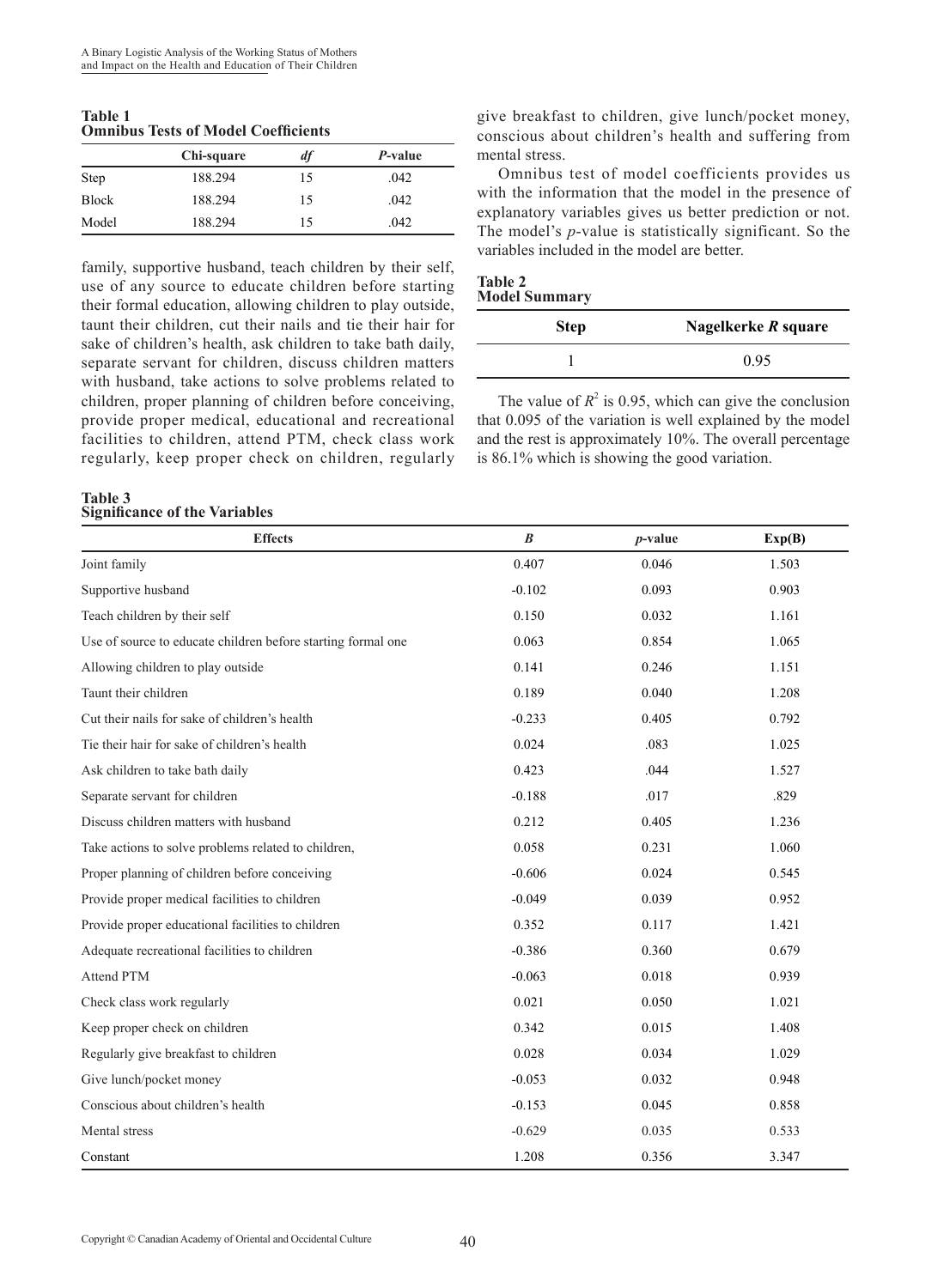Interpretations of the effects are as follows:

**Joint family:** Joint family system intended to increase to by 0.407 units. The *p*-value depicts that there is an association between joint family system and working status of mothers, as it is statistically significant.

**Supportive husband:** The value of supportive husband intended to increase to -0.102 units. *P*-value shows that there is no association between the working status of mothers and having a supportive husband.

**Teach children their self:** Mothers teaching their children intended to increase to by 0.150 units. *P*-value shows that there is an association between working status of mothers and mothers teaching their children themselves, as it is statistically significant.

**Use of other source to educate child before starting formal one:** Using other source to educate child before starting formal education intended to increase to by 0.063 units. *P*-value shows that there is no association between using of other source to educate child before starting formal education and working status of mother, as it is not statistically significant.

**Allow children to play outside:** Allowing children to play outside intended to increase to by 0.141 units. Explaining in terms of odd ratios exponential of 0.141 will be 1.151. *P*-value shows that there is no association between allowing children to play outside working status of mothers, as it is not statistically significant.

**Taunt their children:** Taunting children intended to increase to by 0.189 units. Explaining in terms of odd ratios exponential of 0.189 will be 1.208. *P*-value shows that there is an association between working status of mothers and taunting children, as it is statistically significant.

**Cut their nails for sake of children's health:**  The value of cutting nails for sake of children's health intended to increase to -0.233 units. *P*-value shows that there is no association between cutting nails for sake of children's health and working status of mothers, as it is not statistically significant.

**Tie their hair for sake of children's health:** The value of tying hair for sake of children's health intended to increase to 0.024 units. *P*-value depicts that there is no association between tying hair for sake of children's health and working status of mothers, as it is not statistically significant.

**Children take bath daily:** The value of children taking bath daily intended to increase to 0.423 units. *P*-value shows that there is a relationship between children taking bath daily and working status of mothers, as it is statistically significant.

**Separate servant for children:** The value of having separate servant for children intended to increase to -0.188 units. *P*-value shows that there is a relationship between working status of mothers and having separate servants for children, as it is statistically significant.

**Discussion with husband regarding children:** The value of discussion regarding children with husband intended to increase to 0.212 units. *P*-value shows that there is no relationship between discussion regarding children with husband and working status of mothers, as it is not statistically significant.

**Actions taken for solving children's problem:** The value of actions taken for solving children's problem intended to increase to 0.058 units. *P*-value shows that there is no relationship between actions taken for solving children's problem conditions and working status of mothers, as it is not statistically significant.

**Proper planning before conceiving:** The value of proper planning before conceiving intended to increase to -0.606 units. *P*-value shows that there is association between proper planning before conceiving and working status of mothers, as it is statistically significant.

**Proper medical facilities provided to children:** The value of providing proper medical facilities to children intended to increase to -0.049 units. *P*-value shows that there is association between of providing proper medical facilities to children and working status of mothers, as it is statistically significant.

**Proper educational facilities provided to children:**  The value of providing proper educational facilities to children intended to increase to 0.352 units. *P*-value shows that there is no association between of providing proper educational facilities to children and working status of mothers, as it is not statistically significant.

**Adequate recreational facilities provided to children:** The value of providing adequate recreational facilities to children intended to increase to -0.386 units. *P*-value shows that there is no relationship between of providing adequate recreational facilities to children and working status of mothers, as it is statistically significant.

**Attend parent teacher meetings:** The value of attending parent teacher meeting intended to increase to -0.03 units. *P*-value shows that there is association between working status of mothers and attending parent teacher meetings, as it is statistically significant.

**Check class work regularly:** The value of regularly checking class work intended to increase to 0.021 units. *P*-value shows that there is an association between checking class work regularly and working status of mothers, as it is statistically significant.

**Keep proper check on children:** The value of keeping check on children intended to increase to 0.342 units. *P*-value shows that there is association between working status of children and keeping proper check on children, as it is statistically significant.

**Provide breakfast daily:** The value of providing breakfast daily intended to increase to 0.028 units. *P*-value shows that there is a relationship between working status of women and daily providing breakfast, as it is statistically significant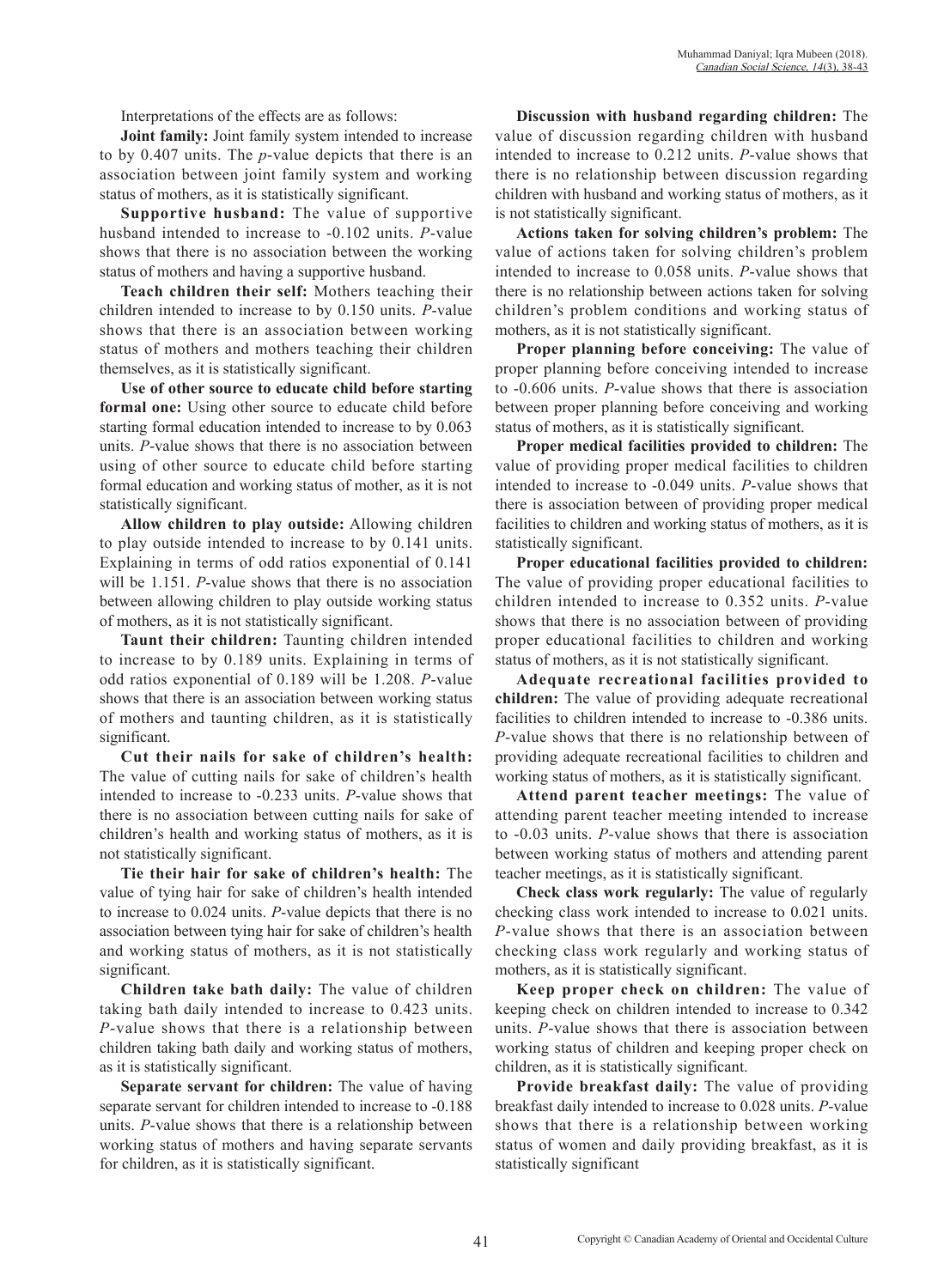**Give lunch/money for school:** The value of giving lunch or pocket money for school intended to increase to -0.053 units. The *p*-value shows that there is association between giving lunch or pocket money for school and working status of mothers, as it is statistically significant.

**Conscious about children's health:** The value of being conscious about children's health intended to increase to -0.153 units. *P*-value shows that there is an association between working status of mothers and being conscious about children's health, as it is statistically significant.

**Suffering from stress:** The value of stress intended to increase to -0.629 units. *P*-value shows that there is association between stress and working status of mothers, as it is statistically significant.

# **CONCLUSION**

The significance value of joint family system, teaching children themselves, taunting children, asking children to take bath daily, having separate servant for children, proper planning before conceiving, providing proper medical to children, attending parent teacher meetings, checking class work regularly, keeping proper check on children, daily providing breakfast and lunch/money for school, being conscious about children's health and suffering from stress are the factors that are being influenced by working status of mothers, and have an impact on the health and academic performance of the children.

### **ACKNOWLEDGMENT**

This research work is partial portion of the M.Phil thesis titled "*A Statistical Analysis of Women Consciousness about their Children"* submitted by Iqra Mubeen (2013- 2015).

## **REFERENCES**

- Amato, P. R., & Booth, A. (1996). A prospective study of divorce and parent-child relationships. *Journal of Marriage and the Family, 58*, 35-365.
- Arif & Naheed. (2012). Socio-economic determinants of diarrhea morbidity in Pakistan. *Academic Research Journal, 2*(1), 1-29.
- Bates, J., et al. (1994). Child-care history and kindergarten adjustment. *Developmental Psychology, 30,* 690-700.
- Baum, N. (2003). Divorce process variables and the co-parental relationship and parental role fulfillment of divorced parents. *Family Process, 42*, 117-131.
- Bowlby, J. (1982). *Attachment and loss: Vol. 1. Attachment* (2<sup>nd</sup> ed.). New York: Basic Books (Original Work Published, 1969).
- Briscoe, I. (1996). *Systems of parental leave around the world*. London: Demos.
- Buvinic, M. (1992). *Social variables in poverty researchexamples from a case-study on the intergenerational transmission of poverty in Santiago, Chile*. Paper presented at the IFPRI/World Bank Conference on Intra-household Resource Allocation: Policy Issues and Research Methods, Washington, DC, February 12-14, 1992.
- Cerón-Mireles, P., Sánchez-Carrillo, C., Harlow, S. D., & Núñez-Urquiza, R. (1997). Maternal working conditions and low birth weight in Mexico City. *Salud Publica de Mexico, 39*(1), 2-10.
- Crompton, R. (1995). *Paying the price of care: Comparative studies of women's employment and the value of caring*. London: Demos.
- De Onis, M., Frongillo, E. A., & Blossner, M. (2000). Is malnutrition declining? An analysis of changes in the levels of child malnutrition since 1980. *Bulletin of the World Health Organization, 78*(10), 1222-1233.
- Engle, P. L., Pedersen, M. E., & Schmidt, R. (1985). *The effects of maternal employment on children's nutritional status and school participation in rural and urbanizing Guatemala.*  Report Prepared for USAID.
- Engle, P. L. (1991). Maternal work and child-care strategies in Peri-Urban Guatemala: Nutritional effects. *Child Development, 62,* 954-965.
- Handa, S. (1999). Maternal education and child height. *Economic Development and Cultural Change, 47*(2), 421- 439.
- Hernandez-Pena, P., Kageyama, M. D. L., Coria, I., Hernandez, B., & Harlow, S. (1999). Working conditions, labor fatigue and low birth weight among female street vendors. *Salud Publica de Mexico, 41*(2), 101-109.
- Joekes, S. (1989). Women's work and social support for childcare in the third world. In J. Leslie & M. Paolisso, (Eds.), *Women, work, and child welfare in the third world*. Boulder, CO: West view Press.
- Johnson, F. C. (1988). *The role of women's income in determining nutritional status of preschoolers in the Dominican Republic* (Ph.D. thesis). Tufts University, Medford, MA.
- Kennedy, E. T., & Cogill, B. (1987). *Income and nutritional effects of the commercialization of agriculture in Southwestern Kenya*. Research Report No. 63. Washington, DC: International Food Policy Research Institute.
- Kilkey, M., & Bradshaw, J. (1999). Lone mothers, economic well-being, and policies. In D. Sainsbury (Ed.), *Gender and welfare state regimes* (pp.147-185). Oxford: Oxford University Press.
- La Valle, I. Finch, S., Nove, A., & Lewin, C. (1999). *Parents demand for childcare*. National Centre for Social Research. Research Brief No 176.
- Leslie, J., & Paolisso, M. (1989). *Women, work and child welfare in the third world*. AAAS Selected Symposia Series. Boulder, Colorado: West view Press.